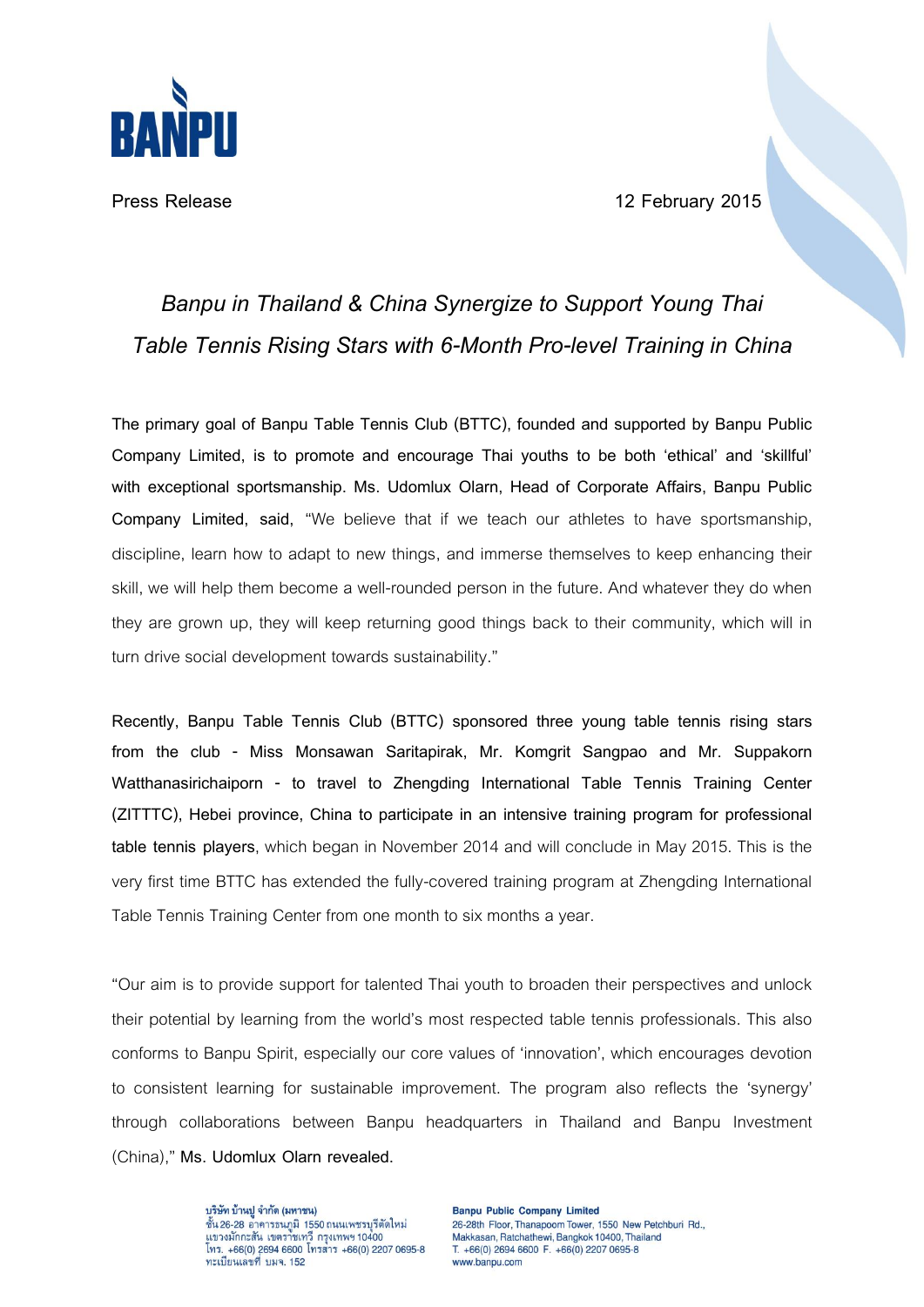**At just 17 years of age, Mr. Suppakorn Watthanasirichaiporn is one of the BTTC members who attended the intense training in China.** He previously attended a 1-month training and said that the two training courses offer very different opportunities to the athletes, saying that the 6-month training has given him the opportunity to get to meet more table tennis enthusiasts from around the world, such as from Congo, Nigeria, Sweden, and China. According to Mr. Suppakorn, they all share a common dream - to be a professional athlete.

'Now I can see more clearly my dream path to become a world-class table tennis player. I'm motivated and want to train harder both physically and mentally to withstand all the obstacles ahead. I have to adapt to the language and culture that I'm not familiar with to be able to communicate with my coach and foreign friends so that I can improve my training. I'm sure the valuable experience I have gained here will pave a solid foundation for my future in the table tennis arena, and lead me to my goal.' **Mr. Suppakorn said.**

**Mr. Fan Zhiyu, Director of Zhengding International Table Tennis Training Center (ZITTTC),** has driven this training facility to become one of the world-class table tennis training centers. When asked what he has observed of the Thai athletes, he said, "At the beginning of the program, it seemed their physical strength was slightly less advanced than athletes from other countries. But after a few weeks, they showed us they were extremely capable of keeping up. We have a very strict training schedule here and Thai athletes have a very good discipline and they are fast learners. A table tennis player's key ability lies in their agility. This is their key to success and that's why we emphasize this to Thai athletes.'

Under Director Fan's supervision, ZITTTC has welcomed athletes from more than 50 countries all over the world through its international exchange program. In 2015, ZITTTC are planning to spend RMB 217 million (approximately THB 1,085 million) on facility developments to expand its capacity to welcome international athletes.

'Throughout these six months, the three BTTC talents have been living with foreign athletes in the same living quarters. They have learnt how to be responsible and disciplined along with living with a different language and culture. But the most important thing is they will learn the way of life for a professional athlete and grow to be a professional table tennis player. Banpu believes that Learning

2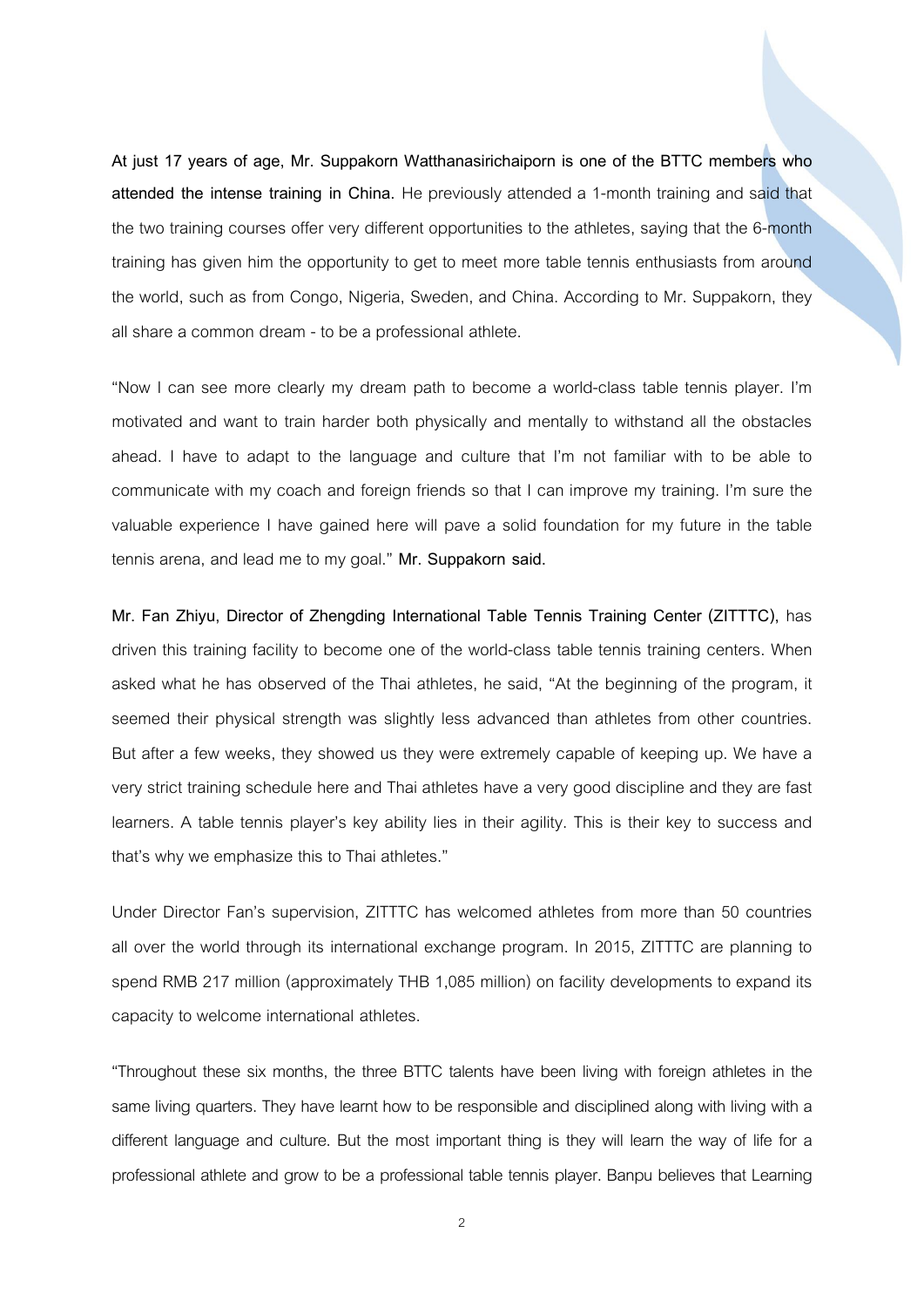is a Power for Change and Development. We believe that our effort on table tennis youth will also lift up Thai table tennis standards and the youths in the future,' **Ms. Udomlux Olarn, Head of Corporate Affairs, Banpu Public Company Limited concluded.** 

# # #

## **About Banpu Public Company Limited**

Banpu Public Company Limited is a leading energy company in Asia. Its coal and related energy businesses span across six countries: Thailand, Laos, Indonesia, Australia, China, and Mongolia.

## **About Banpu Table Tennis Club**

Banpu Table Tennis Club was established in early 2008. It serves the dual purpose of promoting young Thai talent in table tennis, as well as creating a CSR linkage between Banpu's headquarters in Bangkok and its Chinese subsidiary, Banpu Investment (China) Ltd (BIC), which has provided continuous support for the sport of table tennis in China. The move is aimed at using resources available in China for the benefit of Thai BTTC players through table tennis training and technique transfer.

## **Photos**



Banpu in Thailand & China support table tennis training for both Thai and Chinese young

athletes.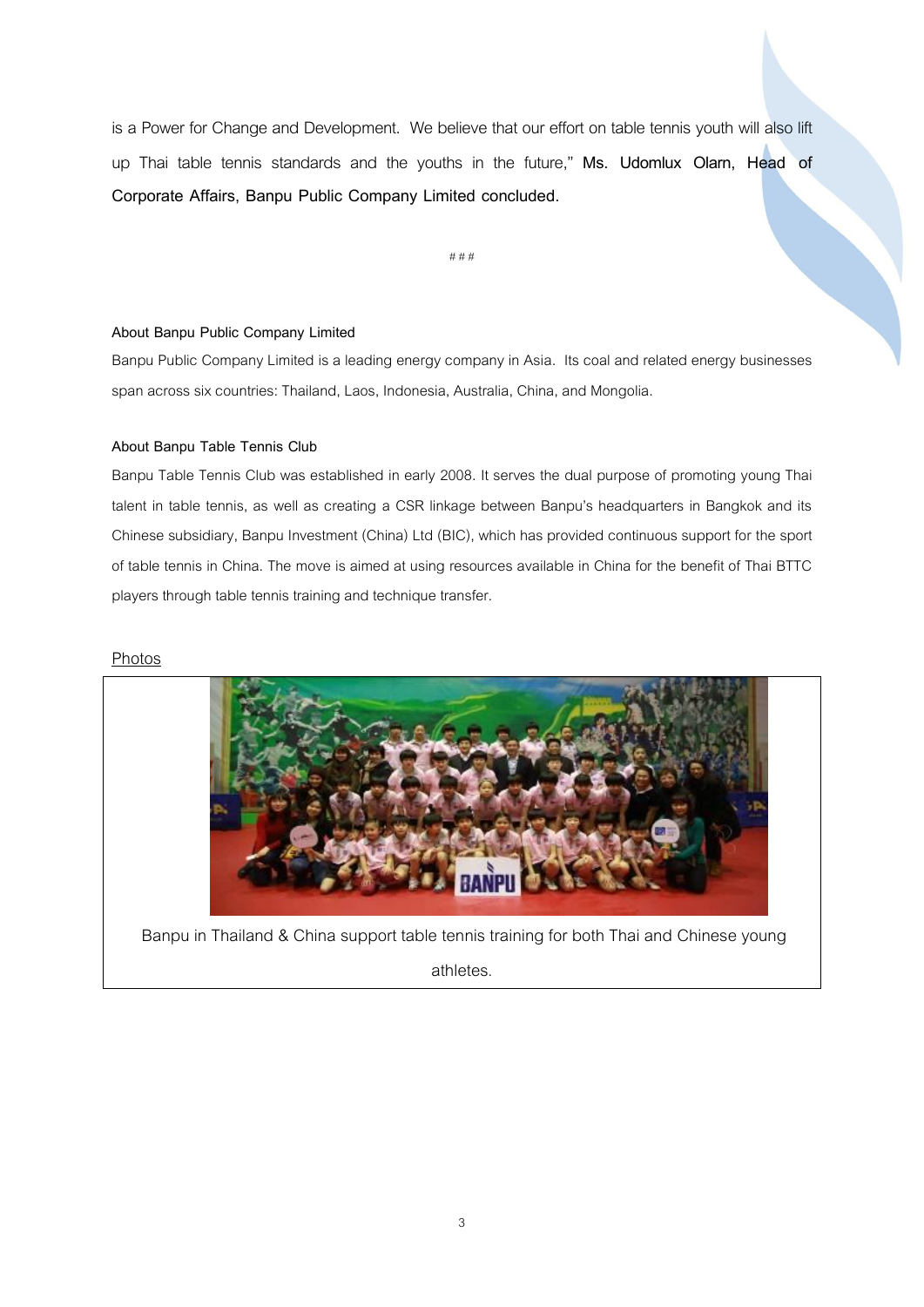



- Mr. Suppakorn Watthanasirichaiporn "Mark". Mr. Komgrit Sangpao "Tao".
	-



Miss Monsawan Saritapirak 'Im'.



Mrs. Udomlux Olarn, Head of Corporate Affairs, Banpu Public Company Limited.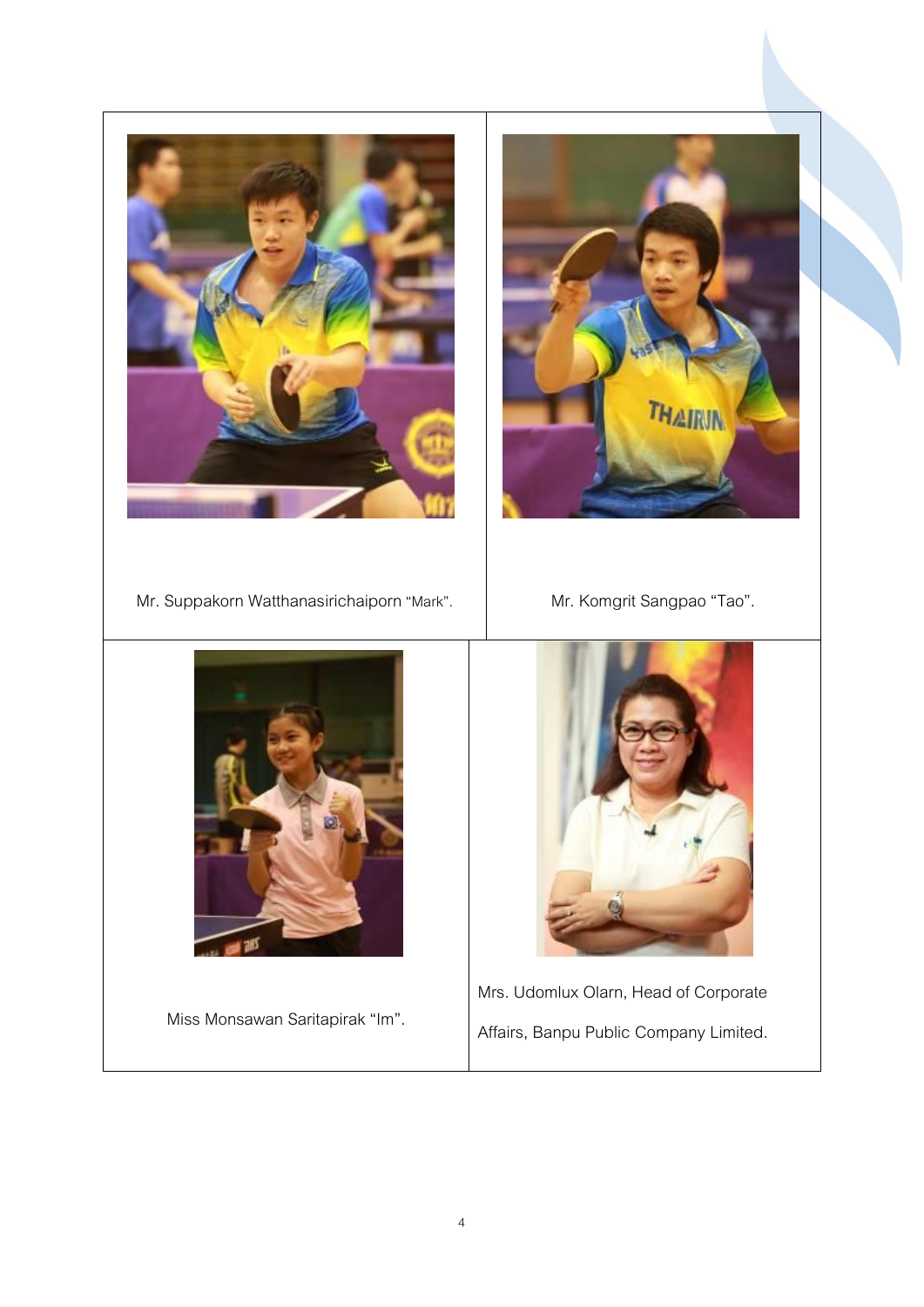

Zhengding International Table Tennis Training Center (ZITTTC), Hebei province, China.



Mr. Vanchai Lertsaroj (left), Country Head – China, Banpu Investment (China) Ltd., is photographed with Mr. Fan Zhiyu, Director of Zhengding International Table Tennis Training Center (ZITTTC), and Miss Monsawan Saritapirak, a BTTC rising star player.



Mr.Fan Zhiyu, Director of Zhengding International Table Tennis Training Center (ZITTTC).